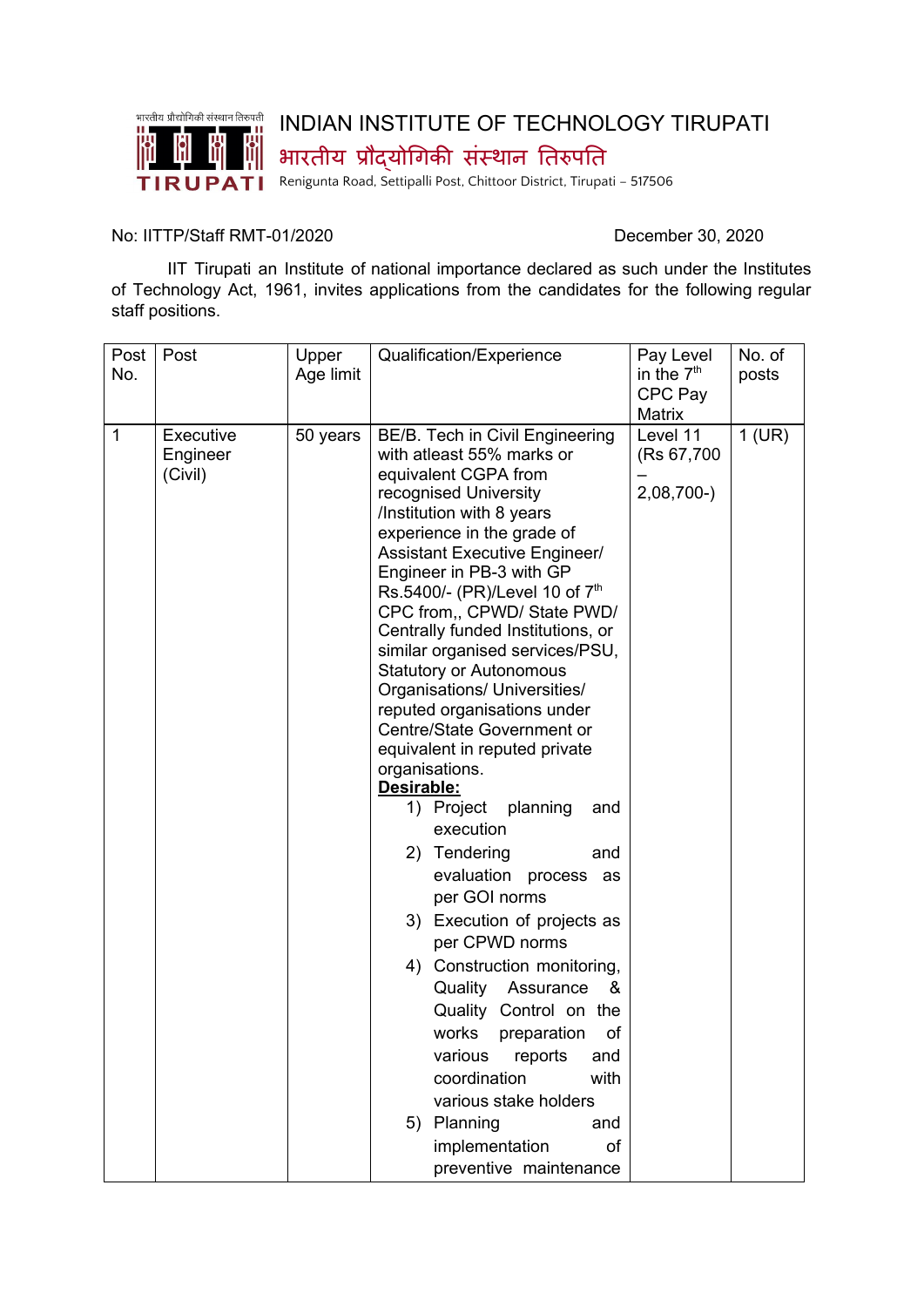|                |                       |          | handling<br>schedules;                                       |            |      |
|----------------|-----------------------|----------|--------------------------------------------------------------|------------|------|
|                |                       |          | breakdown works, day                                         |            |      |
|                |                       |          | day<br>complaints,<br>to                                     |            |      |
|                |                       |          | execution<br>of<br>minor                                     |            |      |
|                |                       |          | works etc.<br>their<br>in                                    |            |      |
|                |                       |          | respective fields.                                           |            |      |
|                |                       |          |                                                              |            |      |
|                |                       |          |                                                              |            |      |
| $\overline{2}$ | Assistant             | 45 years | B.E/B. Tech in Civil Engineering<br>branch with 55% marks or | Level 10   | 01   |
|                | Executive<br>Engineer |          | equivalent CGPA from a                                       | (Rs.56100) | (UR) |
|                | (Civil)               |          | recognised University/                                       | 177500/-)  |      |
|                |                       |          | Institution with 8 years                                     |            |      |
|                |                       |          | experience or ME/M. Tech in                                  |            |      |
|                |                       |          | Civil Engineering branch with                                |            |      |
|                |                       |          | 55% marks or equivalent CGPA                                 |            |      |
|                |                       |          | from a recognised University/                                |            |      |
|                |                       |          | Institution with 5 years                                     |            |      |
|                |                       |          | experience in Civil construction                             |            |      |
|                |                       |          | works.<br>Desirable:                                         |            |      |
|                |                       |          | 1) Project planning<br>and                                   |            |      |
|                |                       |          | execution                                                    |            |      |
|                |                       |          | 2) Tendering<br>and                                          |            |      |
|                |                       |          | evaluation<br>process as                                     |            |      |
|                |                       |          | per GOI norms                                                |            |      |
|                |                       |          |                                                              |            |      |
|                |                       |          | 3) Execution of projects as                                  |            |      |
|                |                       |          | per CPWD norms                                               |            |      |
|                |                       |          | 4) Construction monitoring,                                  |            |      |
|                |                       |          | Quality<br>Assurance<br>&                                    |            |      |
|                |                       |          | Quality Control on the                                       |            |      |
|                |                       |          | works<br>of<br>preparation                                   |            |      |
|                |                       |          | various<br>reports<br>and                                    |            |      |
|                |                       |          | coordination<br>with                                         |            |      |
|                |                       |          | various stake holders                                        |            |      |
|                |                       |          | 5) Planning<br>and                                           |            |      |
|                |                       |          | implementation<br>οf                                         |            |      |
|                |                       |          | preventive maintenance                                       |            |      |
|                |                       |          | schedules;<br>handling                                       |            |      |
|                |                       |          | breakdown works, day                                         |            |      |
|                |                       |          | day<br>complaints,<br>to                                     |            |      |
|                |                       |          | of<br>minor<br>execution                                     |            |      |
|                |                       |          | works etc.<br>their<br>in                                    |            |      |
|                |                       |          | respective fields.                                           |            |      |
|                |                       |          |                                                              |            |      |
| 3              | Assistant             | 45 years | <b>B.E/B. Tech in Electrical</b>                             | Level 10   | 01   |
|                | Executive             |          | Engineering branch with 55%                                  | (Rs.56100) | (UR) |
|                | Engineer              |          | marks or equivalent CGPA from                                |            |      |
|                | (Electrical)          |          | a recognised University/                                     | 177500/-)  |      |
|                |                       |          | Institution with 8 years                                     |            |      |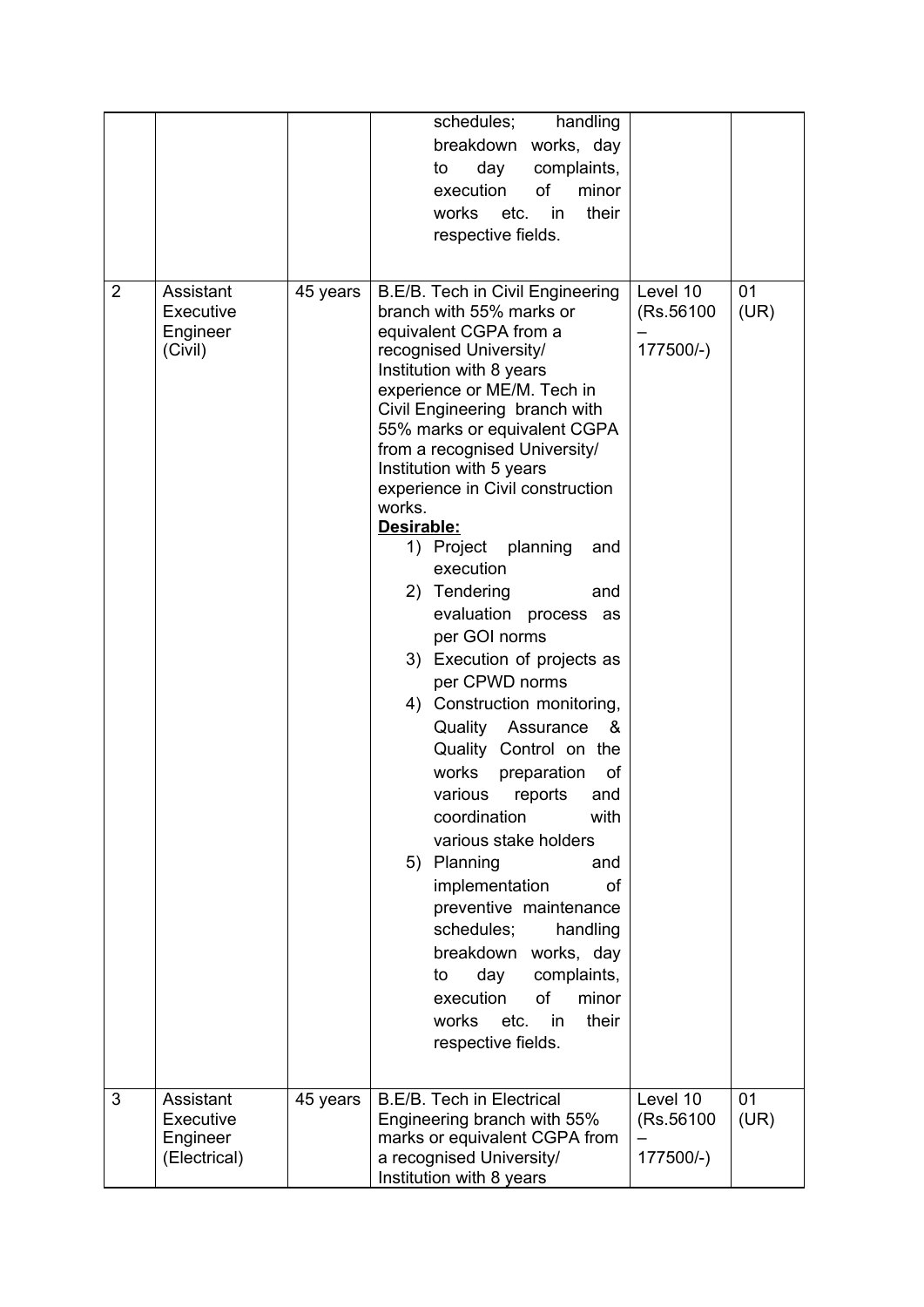|                |                                   |          | experience or ME/M. Tech in<br><b>Electrical Engineering branch</b><br>with 55% marks or equivalent<br>CGPA from a recognised<br>University/ Institution with 5<br>years experience in electrical<br>installation and maintenance<br>works.<br>Desirable:<br>planning<br>1) Project<br>and<br>execution<br>2) Tendering<br>and<br>evaluation process as<br>per GOI norms<br>3) Execution of projects as<br>per CPWD norms<br>4) Planning<br>and<br>implementation<br>οf<br>preventive maintenance<br>schedules;<br>handling<br>breakdown works, day<br>complaints,<br>day<br>to<br>of<br>execution<br>minor<br>works etc.<br>their<br><i>in</i><br>respective fields.                                                                     |                                     |        |
|----------------|-----------------------------------|----------|-------------------------------------------------------------------------------------------------------------------------------------------------------------------------------------------------------------------------------------------------------------------------------------------------------------------------------------------------------------------------------------------------------------------------------------------------------------------------------------------------------------------------------------------------------------------------------------------------------------------------------------------------------------------------------------------------------------------------------------------|-------------------------------------|--------|
| $\overline{4}$ | Technical<br>Officer<br>(Systems) | 45 years | BE/B. Tech/M.Sc in<br>CSE/EC/IT/Software<br>Sciences/MCA or equivalent<br>degree with 60% marks and<br>above or an equivalent CGPA<br>with 3 years relevant<br>experience.<br>One certificate from at least two<br>of the six verticals given below:<br>1. Network certification: CCNA,<br>CCDA, CCNP, CCIE, CCDE,<br>CCAr, CWNP, or CWSP.<br>2. Systems certification: LFCS,<br>LFCE, RHCSA, RHCE, RHCA,<br>OLC, CompTIA, or LPIC.<br>3. Monitoring tools certification:<br>ZCS, ZCP, NCP, or NCA<br>4. Cloud certification: CFCD, CKA,<br>CKAD, CCNA-DC, CCNP-DC,<br>JNCIP-DC, or VCP.<br>5. VOIP certification: dCAA, dCAP,<br>or 3CX.<br>6. Security certification: CEH<br>(Practical), CISSP, CISA, CCNA-S,<br>CCSP, CySA+, or CASP+ | Level 10<br>(Rs.56100)<br>177500/-) | 01(UR) |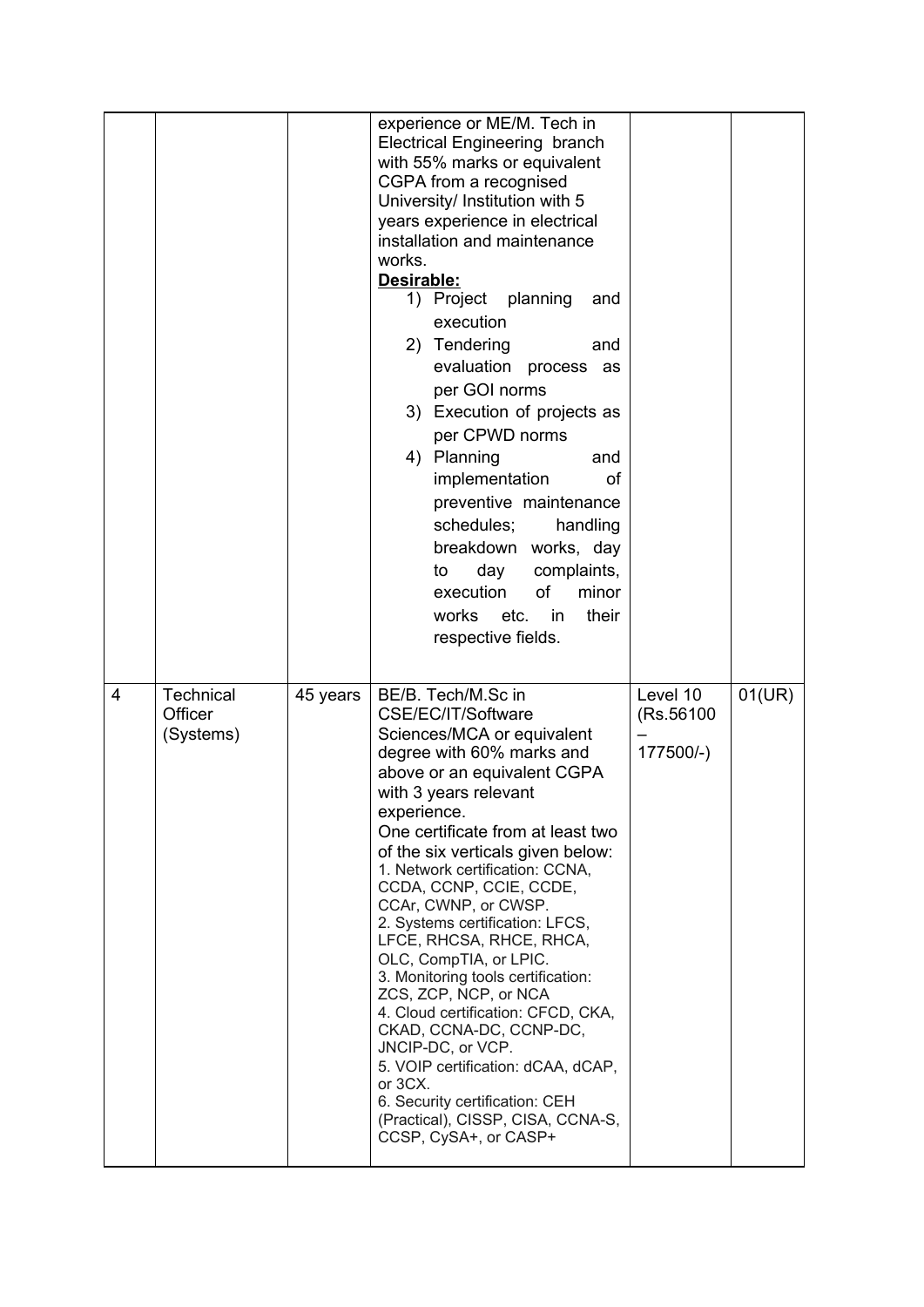| 5 | <b>Technical</b><br>Officer | 45 years | ME/M. Tech in Mechanical<br>Engineering with at least 55%<br>marks or equivalent CGPA from<br>a recognised University/Institute<br>with 5 years of relevant<br>experience in Mechanical<br>Engineering Laboratory.<br><b>OR</b><br>BE/ B. Tech in Mechanical<br>Engineering with at least 55%<br>marks of equivalent CGPA from<br>a recognised University/Institute<br>with 8 years of relevant<br>experience in Mechanical<br>Engineering Laboratory.                                                                                                                                                                                                                                                                                                                                                                                                                                                                                                                                                                                                                                                                                                                   | Level 10<br>(Rs.56100)<br>177500/-)    | 01<br>(UR)  |
|---|-----------------------------|----------|--------------------------------------------------------------------------------------------------------------------------------------------------------------------------------------------------------------------------------------------------------------------------------------------------------------------------------------------------------------------------------------------------------------------------------------------------------------------------------------------------------------------------------------------------------------------------------------------------------------------------------------------------------------------------------------------------------------------------------------------------------------------------------------------------------------------------------------------------------------------------------------------------------------------------------------------------------------------------------------------------------------------------------------------------------------------------------------------------------------------------------------------------------------------------|----------------------------------------|-------------|
| 6 | <b>Technical</b><br>Officer | 45 years | ME/M. Tech in Electrical &<br>Electronics Engineering /<br>Electronics & Communication<br>Engineering or related fields<br>with at least 55% marks or<br>equivalent CGPA from a<br>recognised University/Institute<br>with 5 years of relevant<br>experience in handling<br><b>Electrical Engineering,</b><br>Electronics Engineering, Signal<br>Processing and Communication<br>systems Labs for B.<br>Tech/M.Tech students.<br><b>OR</b><br>B.E. B.Tech in Electrical &<br>Electronics Engineering /<br>Electronics & Communication<br>Engineering or related fields<br>with at least 55% marks or<br>equivalent CGPA from a<br>recognised University/Institute<br>with 8 years of relevant<br>experience in handling<br><b>Electrical Engineering,</b><br>Electronics Engineering, Signal<br>Processing and Communication<br>systems Labs for B.<br>Tech/M.Tech students.<br>Desirable:<br>Candidates having expertise in<br>developing/establishing and<br>conducting laboratories in the<br>areas of Electrical Engineering,<br><b>Electronics Engineering and</b><br>Signal processing and,<br><b>Communication systems Labs</b><br>shall be preferred. It is also | Level 10<br>R(s.56100-<br>$1,77,500/-$ | 01<br>(OBC) |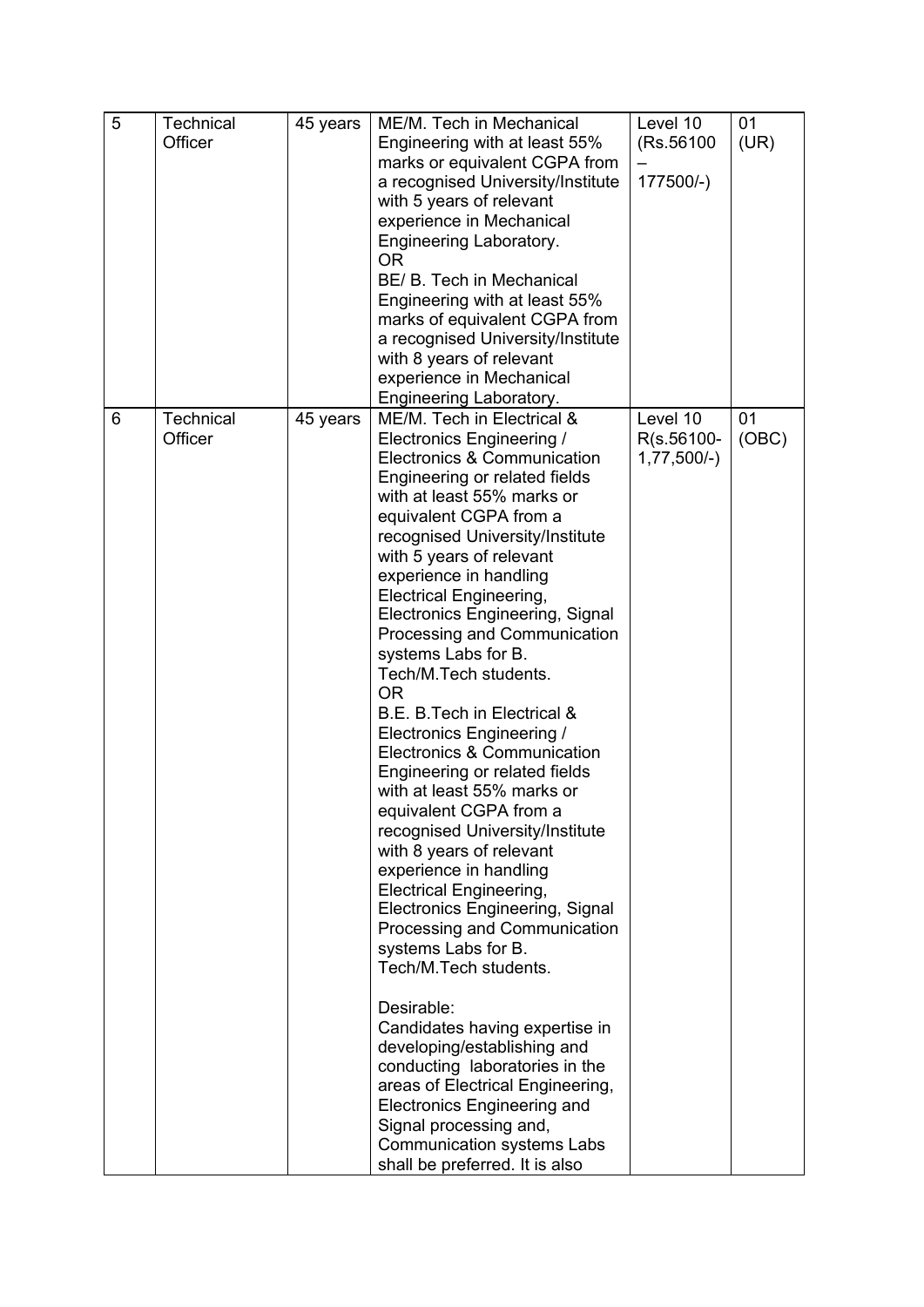|                |                        |          | desirable that the candidate be<br>able to prepare tender<br>specifications for the<br>requirements of new Labs and<br>upgrade the existing equipment<br>in any of the mentioned Labs<br>from time to time.                                                                                                                                                                                                                                                                                                                                                                                                                                                                                                                                                                              |                                                                      |            |
|----------------|------------------------|----------|------------------------------------------------------------------------------------------------------------------------------------------------------------------------------------------------------------------------------------------------------------------------------------------------------------------------------------------------------------------------------------------------------------------------------------------------------------------------------------------------------------------------------------------------------------------------------------------------------------------------------------------------------------------------------------------------------------------------------------------------------------------------------------------|----------------------------------------------------------------------|------------|
| $\overline{7}$ | <b>Medical Officer</b> | 45 years | MBBS degree from a University<br>recognised by IMC including<br>completion of Compulsory<br>Rotary Internship (CRRI) with at<br>least 55% marks of equivalent<br>grade and at least 3 years<br>working experience after the<br>degree in the reputed<br>recognised hospital with not<br>less than 20 beds.<br>Desirable<br>MD or MS in an appropriate<br>branch of Medicine with at least<br>1 year working experience after<br>the degree in the reputed<br>recognised hospitals with not<br>less than 20 beds.                                                                                                                                                                                                                                                                         | Level 10<br>(Rs.56100<br>177500/-)                                   | 01<br>(UR) |
| 8              | Deputy<br>Librarian    | 50 years | Bachelor's degree in any<br>discipline with Master's degree<br>in Library Science/Information<br>Science/ Documentation with at<br>least 55% marks or an<br>equivalent grade with a<br>consistently good academic<br>record and:<br>8 years of experience as<br>Assistant University Librarian /<br><b>College Librarian and Evidence</b><br>of innovative library service and<br>organisation of published work<br>and professional commitment.<br>Desirable:<br>Have knowledge and an<br>experience in adopting,<br>adapting and promoting digital<br>library technologies in delivering<br>library services to support of<br>teaching, research and learning<br>activities.<br>-Proven experience in leading a<br>team and working as<br>collaborator with Institute stake<br>holders | Academic<br>Level 12<br>(UGC<br>Scales)<br>Rs.79,800<br>$2,11,500/-$ | 01<br>(UR) |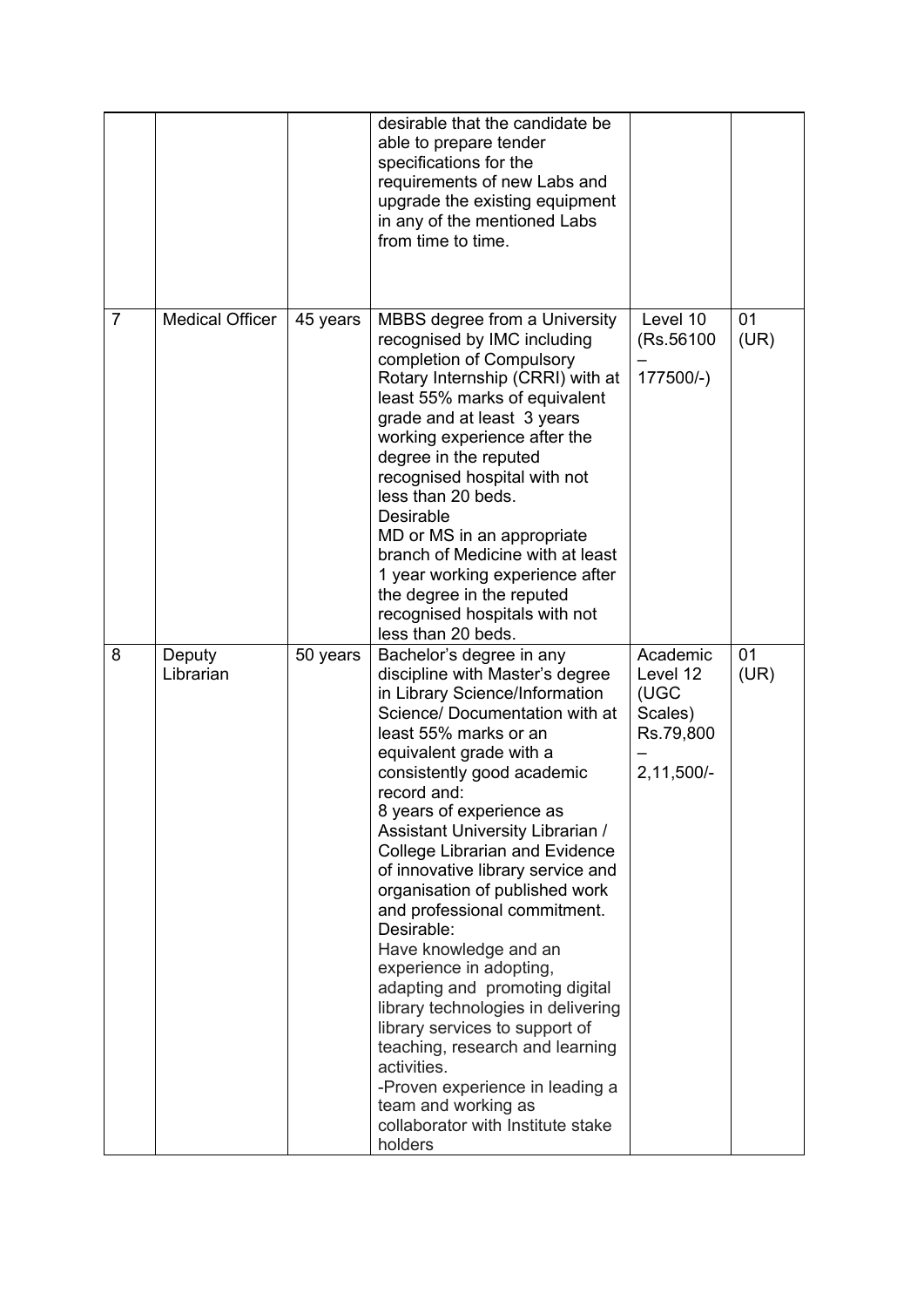|    |                                              |          | -Knowledge and experience of<br>handling entire range of<br>e-resources<br>-Knowledge of scholarly<br>communication activities and<br>services to be provided by the<br>library to support<br>-Good communication skills<br>-Knowledge of library space<br>planning                                                                                      |                                     |                    |
|----|----------------------------------------------|----------|----------------------------------------------------------------------------------------------------------------------------------------------------------------------------------------------------------------------------------------------------------------------------------------------------------------------------------------------------------|-------------------------------------|--------------------|
| 9  | Horticulture<br>Officer                      | 45 years | B. Sc (4 Years) / B. Tech in<br>Horticulture with at least 55%<br>marks or equivalent CGPA from<br>a recognised University/<br>Institute with 8 years of relevant<br>experience.<br><b>OR</b><br>M.Sc in Horticulture with at<br>least 55% marks or equivalent<br>CGPA from a recognised<br>University/Institute with 5 years<br>of relevant experience. | Level 10<br>(Rs.56100)<br>177500/-) | $1$ (UR)           |
| 10 | Junior<br><b>Technical</b><br>Superintendent | 32 years | M. Sc in Physics with<br>Electronics specialization with<br>atleast 60% marks or equivalent<br>CGPA from a recognised<br>University/ Institution with 5<br>years of relevant service in<br>Physics Lab.                                                                                                                                                  | Level 6<br>(Rs.35400-<br>112400     | 01<br>(UR)         |
| 11 | Junior<br><b>Technical</b><br>Superintendent | 32 years | BE/B. Tech in Mechanical<br>Engineering with at least 60%<br>marks or equivalent CGPA from<br>a recognised University/<br>Institution with 5 years relevant<br>experience in the Mechanical<br>Workshop.                                                                                                                                                 | Level 6<br>(Rs.35400-<br>112400     | 01<br>(ST)         |
| 12 | Junior<br><b>Technical</b><br>Superintendent | 32 years | BE/B. Tech in Chemical<br>Engineering with at least 60%<br>marks or equivalent CGPA from<br>a recognised University/<br>Institution with 5 years relevant<br>experience in the Chemical<br>Engineering Lab.                                                                                                                                              | Level 6<br>(Rs.35400-<br>112400     | 01<br>(OBC)        |
| 13 | Junior<br>Technician                         | 27 years | Bachelor's Degree (three years<br>duration) in Chemistry with<br>atleast 60% marks or equivalent<br>CGPA from a recognised<br>University/ Institution.                                                                                                                                                                                                   | Level 3<br>(Rs.21700-<br>69100)     | 01<br>(UR)         |
| 14 | Junior<br>Technician<br>(systems)            | 27 years | B. Sc (CS)/ BCA/ 3 years<br>Diploma in Computer<br><b>Engineering/ Computer Network</b>                                                                                                                                                                                                                                                                  | Level 3<br>(Rs.21700-<br>69100)     | 02<br>(1UR,<br>1SC |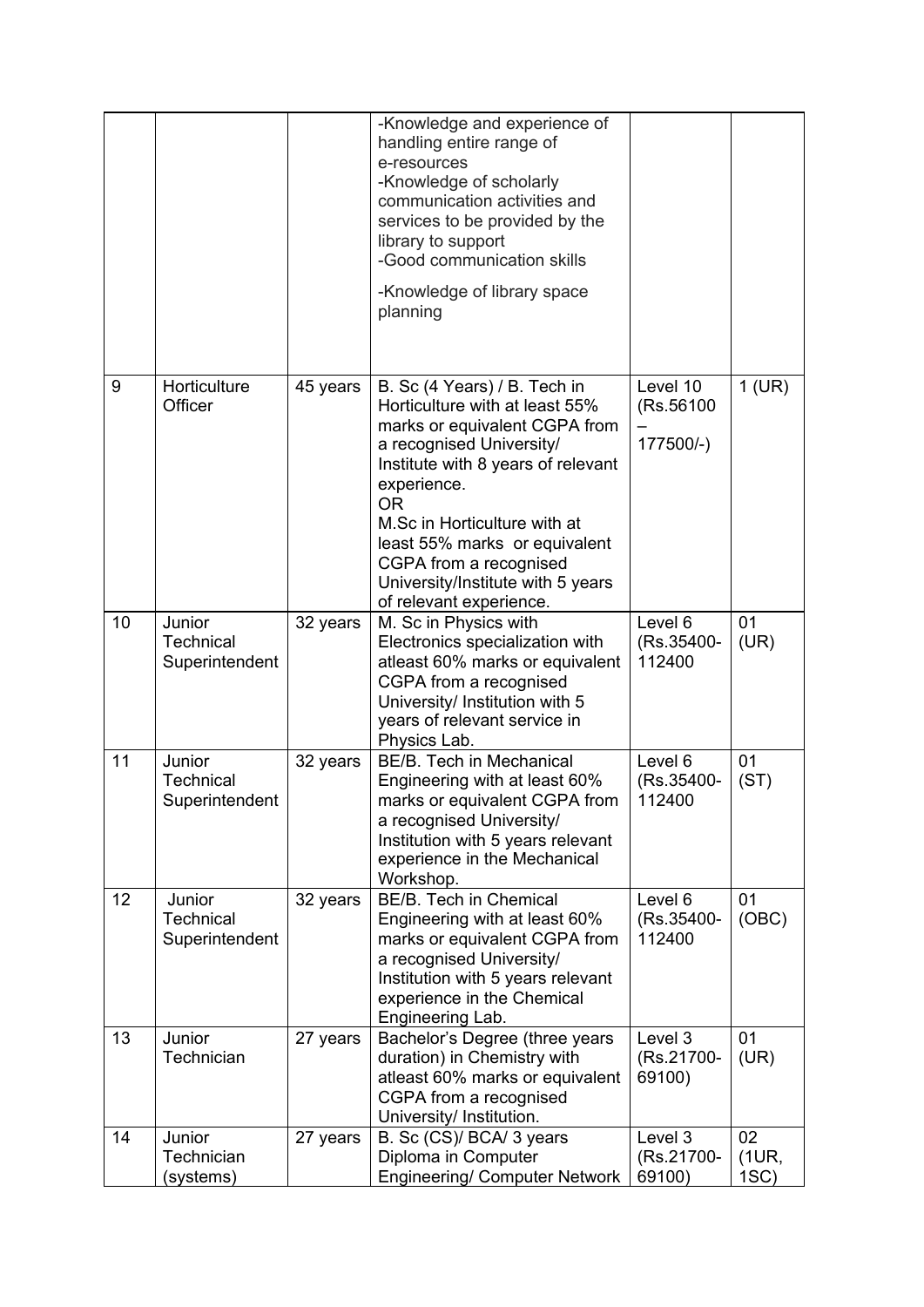|    |                        |          | Technology/ Information<br>Technology with atleast 60%<br>marks or equivalent CGPA from<br>a recognised University/<br>Institution with 2 years relevant<br>experience in Computer<br>Hardware & Networking,<br>Software maintenance, trouble<br>shooting skills, Ubuntu<br>installation and basic<br>command-Line exposure.                                                                                                                                                                                                                                                                                                                                                                                                                                                                                                                                                                                                                     |                                   |                   |
|----|------------------------|----------|--------------------------------------------------------------------------------------------------------------------------------------------------------------------------------------------------------------------------------------------------------------------------------------------------------------------------------------------------------------------------------------------------------------------------------------------------------------------------------------------------------------------------------------------------------------------------------------------------------------------------------------------------------------------------------------------------------------------------------------------------------------------------------------------------------------------------------------------------------------------------------------------------------------------------------------------------|-----------------------------------|-------------------|
| 15 | Junior<br>Technician   | 27 years | Three year Diploma in Electrical<br>Engineering with at least 60%<br>marks or an equivalent CGPA<br>from a recognised University/<br>Institution<br><b>OR</b><br>Post SSLC/SSC with 2 years<br>ITI course in Electrician Trade<br>with 60% marks with 2 years<br>relevant experience                                                                                                                                                                                                                                                                                                                                                                                                                                                                                                                                                                                                                                                             | Level 3<br>(Rs.21700-<br>69100)   | 01<br>(OBC)       |
| 16 | Deputy<br>Registrar    | 50 years | A Postgraduate degree with at<br>least 55% marks or its<br>equivalent OR Professional in<br>Finance & Accounts with<br>CA/ICWA qualification with Five<br>years administrative experience<br>after the basic qualification as<br>Assistant Registrar post<br>carrying PB-3 with GP Rs.5400<br>(PR)/Pay Level 10 of 7 <sup>th</sup> CPC or<br>equivalent post in Government/<br><b>Government Research</b><br>Establishments/ Universities/<br>Statutory Organisations of high<br>repute.<br>Desirable: Candidates should<br>have leadership qualities and<br>requisite experience in one<br>more of the following areas:<br>Accounting, Auditing and<br>financial procedures OR<br>administrative matters including<br>legal, recruitment,<br>establishment or Academic<br>matters such as conduct of<br>examination, maintenance of<br>students records, award of<br>scholarships, degree, etc OR<br>material Management,<br>Procurement/stores | Level 12<br>(Rs.78800-<br>209200) | 01<br>(UR)        |
| 17 | Assistant<br>Registrar | 45 years | A Postgraduate degree with at<br>least 55% marks or its                                                                                                                                                                                                                                                                                                                                                                                                                                                                                                                                                                                                                                                                                                                                                                                                                                                                                          | Level 10<br>(Rs.56100)            | 02<br>(OBC-<br>1; |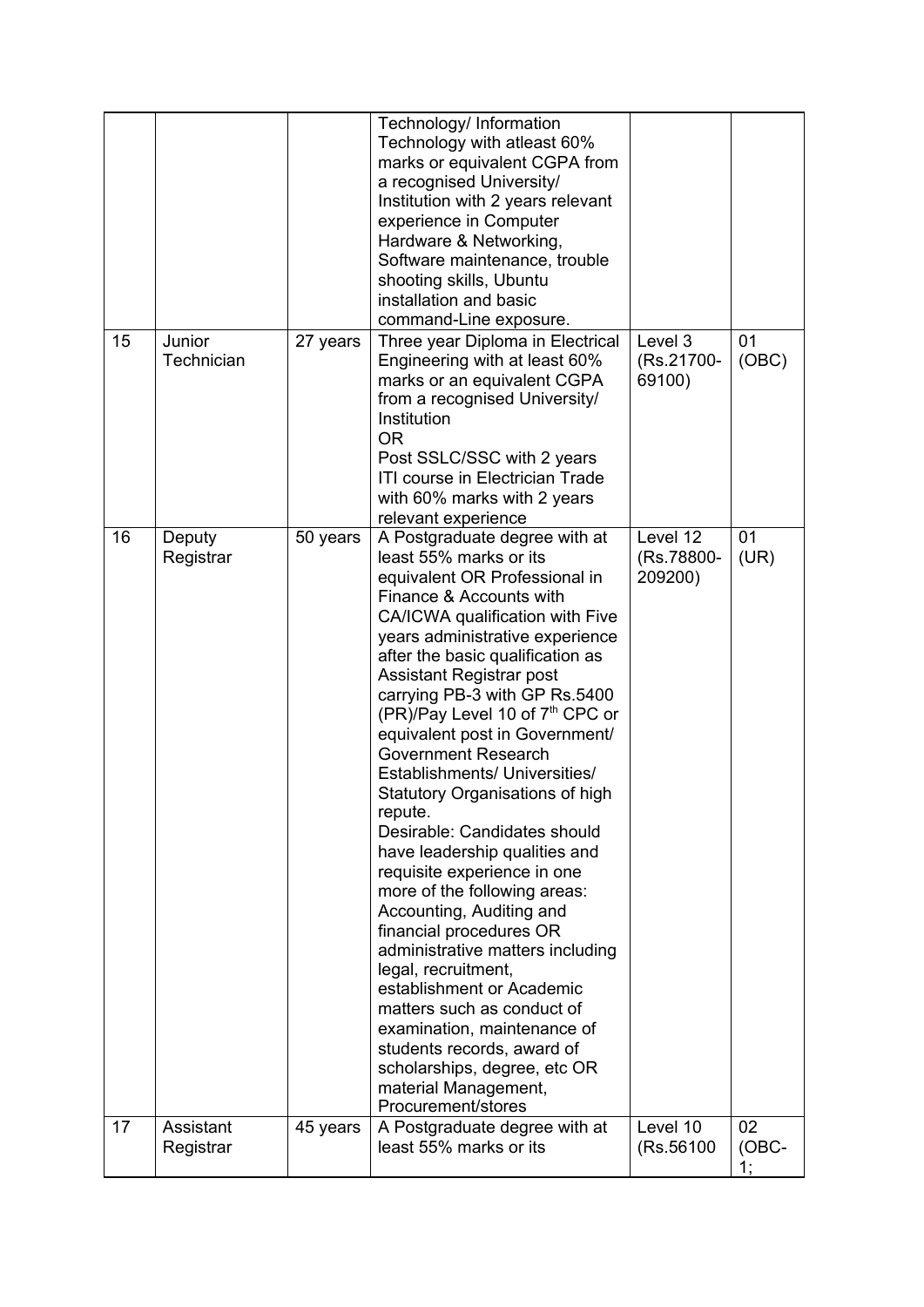|  | areas: | equivalent with excellent<br>Academic record.<br>Eight years relevant experience<br>after obtaining the Post<br>graduate degree in a<br>responsible supervisory position<br>of which at least 3 years in the<br>pay level 6 of 7 <sup>th</sup> CPC Pay<br>Matrix or equivalent.<br>Desirable: Knowledge of<br>Government rules and<br>experience of working at<br>supervisory level in<br>Government funded Academic<br>Institution. Candidates should<br>have a desirable leadership<br>quality and requisite experience<br>in one or more of the following<br>1. Rules and regulations                                  | 177500/-) | $UR-1$ ;) |
|--|--------|---------------------------------------------------------------------------------------------------------------------------------------------------------------------------------------------------------------------------------------------------------------------------------------------------------------------------------------------------------------------------------------------------------------------------------------------------------------------------------------------------------------------------------------------------------------------------------------------------------------------------|-----------|-----------|
|  |        | concerning all matters<br>pertaining to Academic<br>activities, Time table<br>preparation, preparation<br>of Grading, maintenance<br>of students academic<br>records, senate records<br>and implementation of<br>senate decisions, award<br>of scholarships etc.<br>2. Financial procedures/<br><b>Accounting/ Auditing</b><br>3. Administrative matters<br>including recruitment,<br>establishment rules,<br>handling of disciplinary<br>and legal matters<br>4. Procurement of<br>equipment's,<br>consumables,<br>instruments, furniture<br>etc and regulations<br>relating to stores<br>purchase, stores<br>accounting |           |           |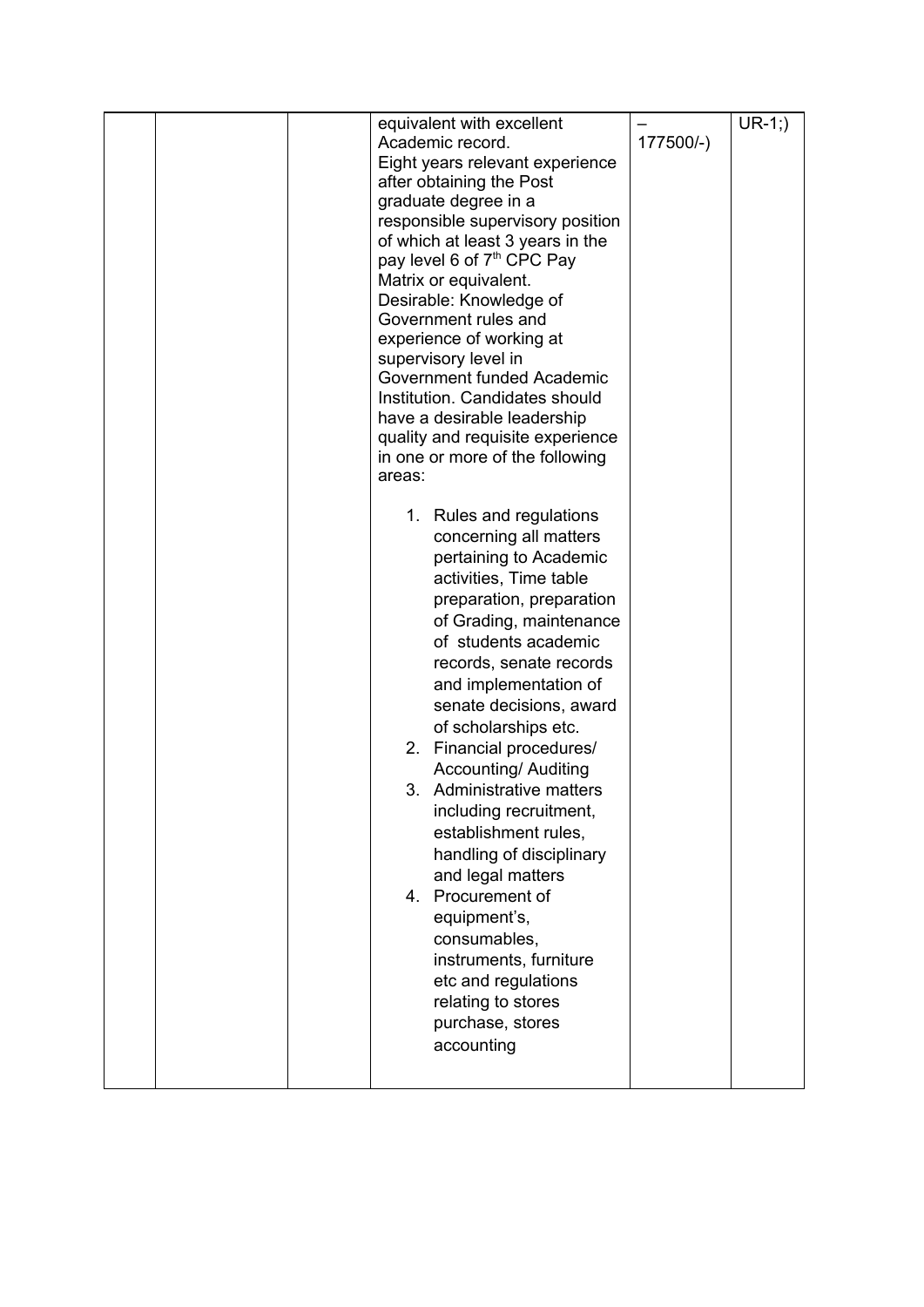| 18 | Junior Hindi<br><b>Assistant Gr.I</b> | 27 years | Bachelor's degree in Hindi with<br>English as a compulsory or<br>elective subject or as a medium<br>of examination at Degree level<br>with at least 60% marks or<br>equivalent CGPA and at least 3<br>years of relevant translation<br>experience from Hindi to<br>English and vice-versa in any<br>University/ Government/<br>Government<br>organisations/private<br>organisations of high repute.<br>Knowledge of English and Hindi<br>typewriting. | Level 5<br>(Rs.29,200)<br>$-92,300/-$ | 1 (UR)                                      |
|----|---------------------------------------|----------|-------------------------------------------------------------------------------------------------------------------------------------------------------------------------------------------------------------------------------------------------------------------------------------------------------------------------------------------------------------------------------------------------------------------------------------------------------|---------------------------------------|---------------------------------------------|
| 19 | Junior<br>Assistant                   | 27 years | First class Bachelor's Degree<br>with knowledge of computer<br>operations                                                                                                                                                                                                                                                                                                                                                                             | Level 3<br>(Rs.21700)<br>$-69100/-$   | 4<br>$(UR-1)$<br>OBC-1<br>$SC-1$<br>$ST-1)$ |

- 1. How to apply: Candidates possessing the requisite qualification and experience may apply online only ( https://recruitment.iittp.ac.in/staff/). The online application portal will be opened on 30<sup>th</sup> December 2020 for filing online applications and the last date for closing the online application interface is 29-01-2021. The candidates who applied for the posts at Sl. No. 1,2 and 3 above against our earlier advertisement dated 03-07-2019 are required to apply once again if they wish to consider their candidature for the said post. However these candidates need not pay application fee since they have already paid against the earlier advertisement. They have to indicate their earlier application number at the appropriate place while filling the online application. The candidates shall upload only the following relevant documents in the following sequence in a single file in PDF Format (not exceeding the size of 2 MB):
	- i. Certificates Educational qualifications in chronological order ie., SSC/10<sup>th</sup>, Intermediate/12<sup>th</sup>, Diploma, UG Degree, PG, PhD, All the years Marks lists of the minimum educational qualification prescribed for the post applied.
	- ii. Certificate of Date of Birth (issued by Municipality etc or Matriculation/High School/SSC certificate.
	- iii. Category certificate (SC/ST/OBC/EWS/PwD/Ex-servicemen etc).
	- iv. NOC from current employer if applicable.
	- v. Certificates of experiences in the relevant field, which makes the candidate eligible for applying for the said post (from the present employment to first employment).
	- vi. Salary certificates towards their experiences. In the salary certificate, the break up of gross salary should be indicated clearly viz Pay, DA, HRA, and any other allowances. Salary certificates obtained from private companies/parties with consolidated amount will not be considered. These certificates should contain break up of the salary so as to enable to compare with the scales and pay of the Government indicated against each post wherever required.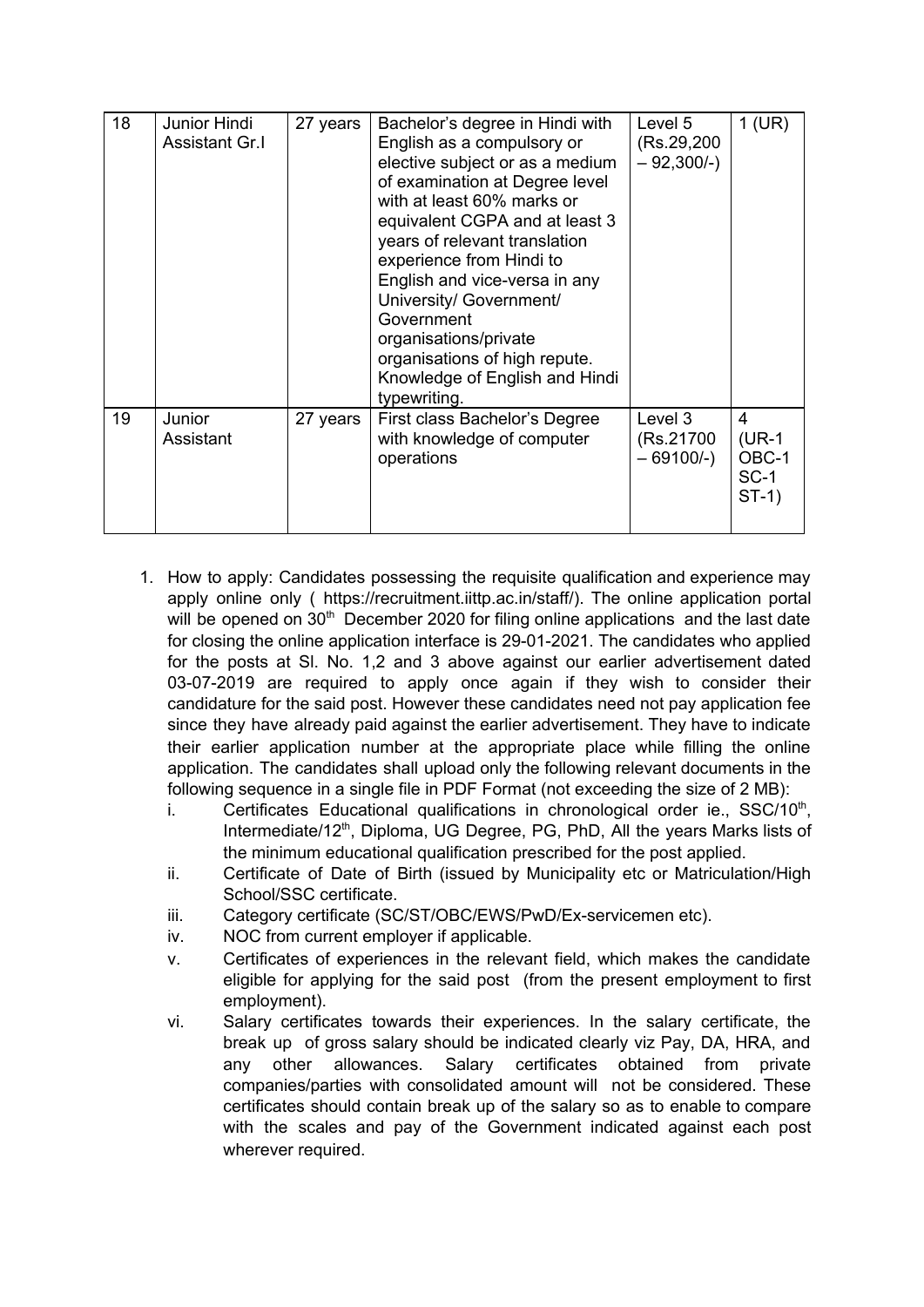There is no need to send the hard copy of the application by post. The online applications with out uploading the above certificates (PDF) will be treated as incomplete ones and such applications will not be considered for further process.

- 2. Application Fee: There will be an application fee of Rs.200/- (Rupees two hundred only). After registration of application on-line, the candidates have to be pay the fee through the payment GATEWAY (SBI collect) by online Banking/ Debit Card/ Credit (link: https://www.onlinesbi.com/sbicollect/icollecthome.htm?corpID=646389). The candidates are requested to fill up the correct full application number while making payment through SBI collect, failing which the payment cannot be linked with the concerned candidate's application. All women candidates, candidates belonging to Scheduled Castes (SC), Scheduled Tribes (ST) Ex-servicemen and persons with disabilities (PwD) are exempted from payment of Application Fee provided they upload the proof such as SC/ST/PwD/Aadhar Card/ PPO/Discharge certificates etc along with other document in our website at the time of filling up of online application.
- 3. No.of posts indicated are tentative. Vacancies falling vacant as on the date of preparing panels will also be taken into account for filling.
- 4. Those applying for more than one post should apply separately for each post online along with payment of application fee of Rs.200/-
- 5. The candidates who are already employed under Central/State Govt/PSU/Autonomous Bodies have to upload the NOC in PDF format under applications. If they anticipate any delay in getting NOC, such candidates can submit a "No Objection Certificate" from the employer concerned at the time of interview/written test/trade test failing which the candidate will not be allowed for interview/written test/trade test and no TA will be paid.
- 6. Selection process: The qualification and experience prescribed is the MINIMUM requirement and the same does not automatically make candidates eligible for written test/Trade Test/ Practical test etc. Based on the academic performance, experience, bio-data, initial screening/ shortlisting will be conducted. The Institute reserves the right to hold written test, trade test/practical test, presentation and / or interview (for certain categories only) for selection, wherever circumstances so warrant. The Institute reserve the right to withdraw any advertised post(s) at any time without giving any reasons. Also, any consequential vacancies arising at the time of selection process may be filled up from the available candidates.
- 7. Pay & Allowances: Besides pay in the Pay Matrix, each post carries allowances at par with Central Government employees wherever applicable posted at Tirupati. The employees will be governed by the New Pension Scheme.
- 8. The candidates applying for the post of EE (Civil), Deputy Librarian and Assistant Registrar should have drawn salary in Government and private organisations as indicated below:

| S. No. | Post                  | Pay in Govt                                                                            | Equivalent<br>salary<br><i>in</i><br>private<br>(only<br>plus<br>DA<br>pay<br>excluding<br>all<br>other<br>allowances) | Remakes                           |
|--------|-----------------------|----------------------------------------------------------------------------------------|------------------------------------------------------------------------------------------------------------------------|-----------------------------------|
|        | Executive<br>Engineer | GP<br>Rs.5400/-<br><b>or</b><br>equivalent<br>since<br>01-01-2013 and Pay   01-01-2013 | Rs.37,800/-<br>since                                                                                                   | Salary<br>certificates<br>clearly |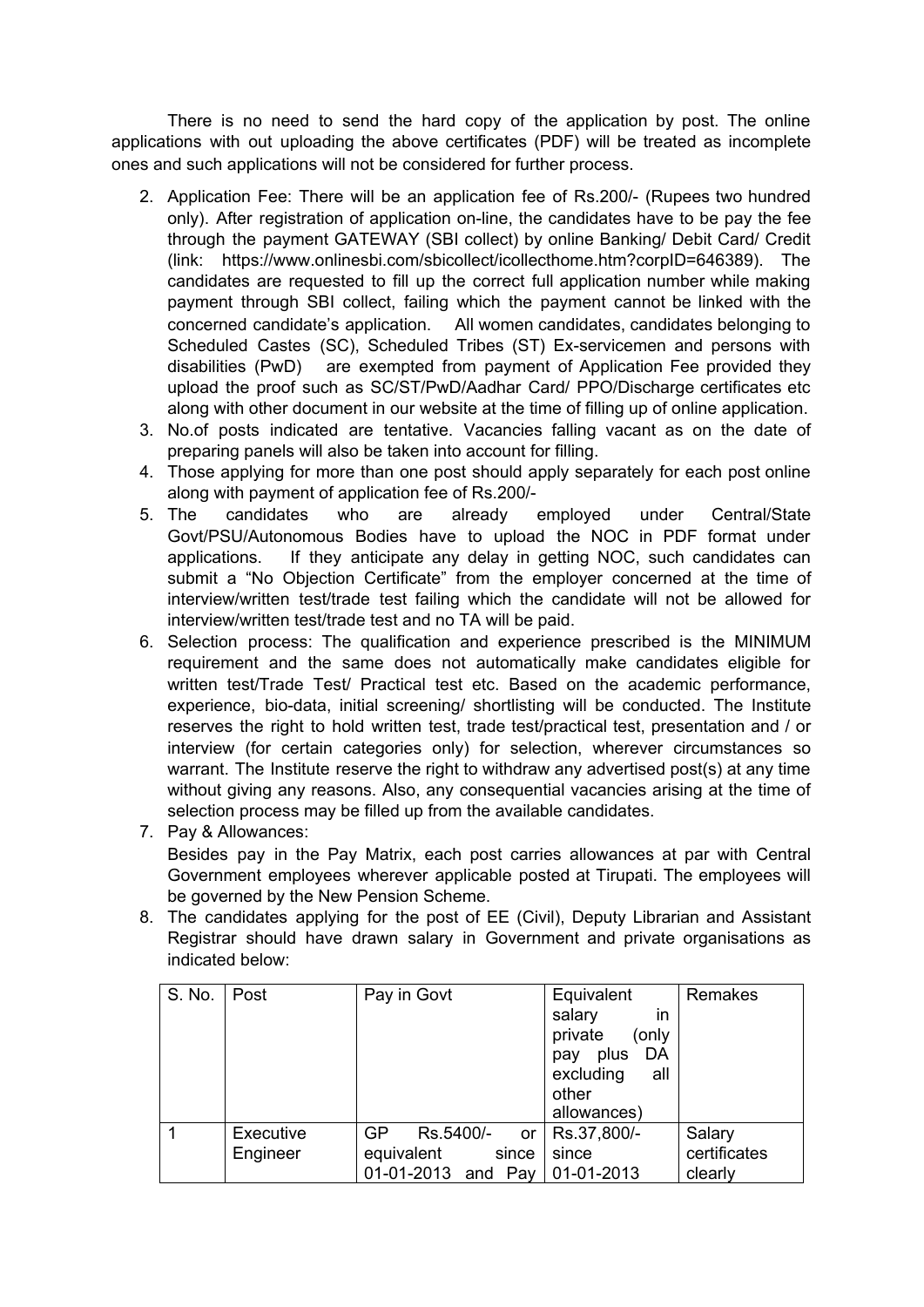|   |                        | level 10 or equivalent<br>since 01-01-2016                                                                                        | Rs.<br>and<br>56,100/- since<br>01-01-2016.                                      | indicating the<br>break details<br>to<br>be |
|---|------------------------|-----------------------------------------------------------------------------------------------------------------------------------|----------------------------------------------------------------------------------|---------------------------------------------|
| 2 | Deputy<br>Librarian    | Rs.6000/-<br>AGP<br>or<br>equivalent<br>since<br>01-01-2013<br>and<br>Academic pay level 10<br>or equivalent since<br>01-01-2016. | Rs.38,880/-<br>since<br>01-01-2013<br>and<br>Rs.57,700/-<br>since<br>01-01-2016. | uploaded                                    |
|   | Assistant<br>Registrar | Pay<br>6.<br>level<br>or<br>equivalent<br>since<br>01-01-2018                                                                     | Rs.37,878/-<br>since<br>01-01-2018                                               |                                             |

- 9. Other conditions/instructions:
	- a. All the correspondence (call letter for trade test, screening test etc) will made through Email only. Therefore, all the candidates are advised to provide correct Email address and regularly check their Emails for any updates from this Institute and also check our web site (iittp.ac.in) for any updates.
	- b. SC/ST/OBC/EWS/ESM candidates need not apply once against for general post. One application is enough for General and other reserved posts. Their candidature will be considered to general post also if they meet the candidature of the General post. No need to apply in duplicate.
	- c. Incomplete applications without uploading the self attested copies of experience, salary certificates and all educational qualifications, without the application fee etc will be rejected.
	- d. Relaxation in upper age limit by 05 years for SC/ST candidates and 03 years for OBC candidates, against the posts reserved for these categories would be admissible. Relaxation of age would be admissible for Ex-servicemen, PwD candidates as per Central Government Rules. For employees of IITs who are educationally qualified and found eligible otherwise can be considered for direct recruitment across the whole IIT System upto a maximum of 50 years of age.
	- e. Experience and age shall be reckoned as on the last date for receipt of the applications ie., 29-01-2021. The experience gained after obtaining the basic qualification specified for each post will only be considered for eligibility. Experience gained before obtaining the basic qualification will not be counted towards number of years of experience prescribed in the advertisement for various posts.
	- f. No TA will be paid for attending the written test/trade test/skill test.
	- g. IIT Tirupati reserves the right not to fill up all or any of the posts, if it so desires.
	- h. For persons recruited for the post of Medical Officer are expected to attend the general duties including night shift/emergency duties.
	- i. Only Indian Nationals need apply.
	- j. No interim correspondence will be entertained.
	- k. Canvassing in any form will be treated as disqualification for the post.
	- l. In case of any clarifications candidates can send email to recruitment@iittp.ac.in
	- m. Government strives to have a workforce which reflects gender balance and women candidates are encouraged to apply.